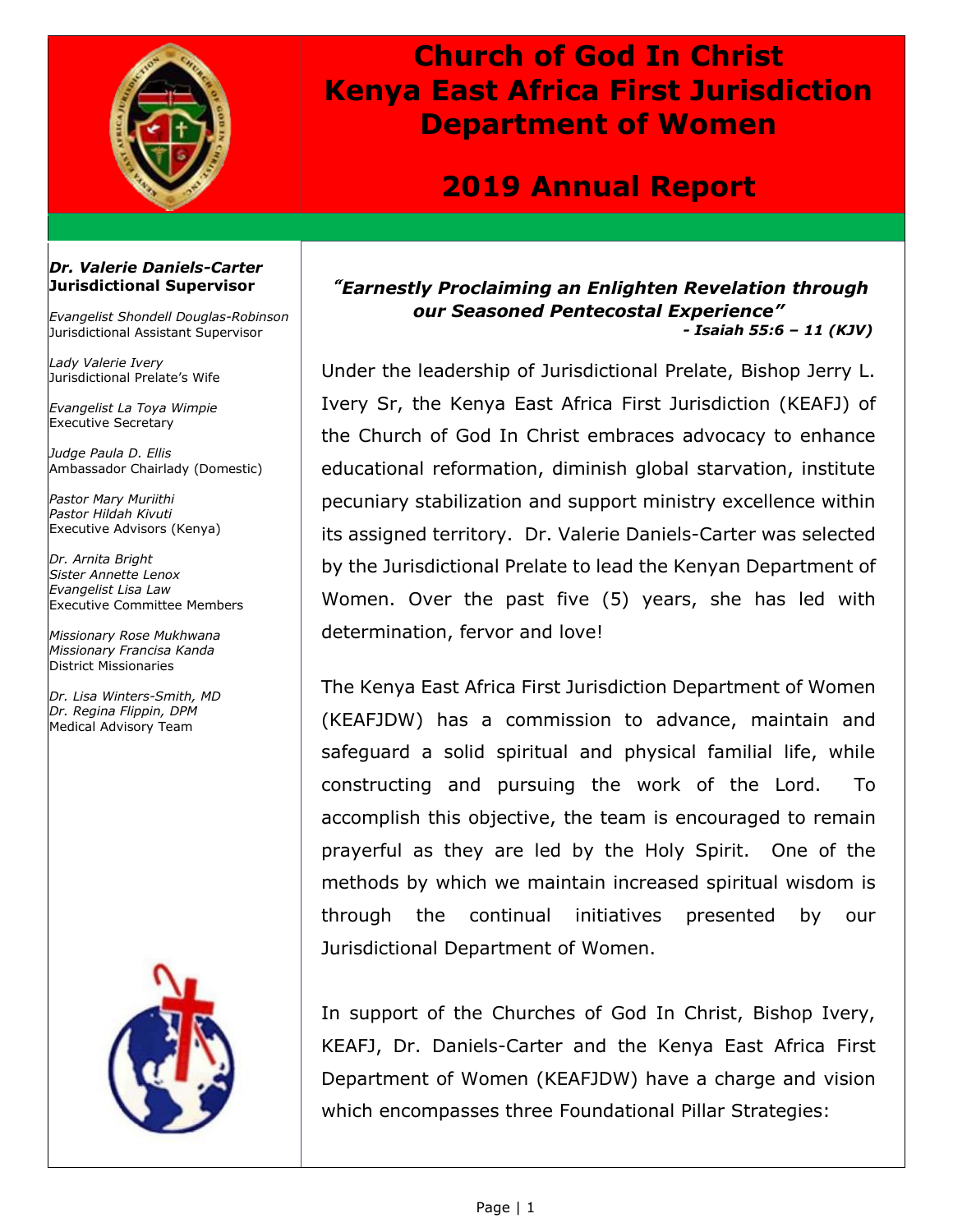#### *1. Education and Training*

- · Develop Business Empowerment for Women
- *2. Ministry Initiatives and Evangelism*
	- · Aid and Enhance Orphanages and Ministries

### *3. Medical Assistance and Nutrition*

· Support Approved Medical Initiatives

Our Mission is carried out through several initiatives which include, but are not limited to supporting various Orphanages, Elderly Homes, Medical Camps and hospital partnerships, empowering Women's Ministries, the progression of the Self-Sustainability Programs and other initiatives.

One of our programs is The H&M Empowerment Initiative. This initiative was established in 2015 and is named after Pastor Hildah Kivuti & Pastor Mary Muriithi, whose passion mirrors the vision of Supervisor Carter and the KEAFJDW. As part of the Self-Sustainability program, the initiative empowers the women of Kenya who have the capability, but lack adequate capital to launch a business to become self-sufficient. Selected women participate in a 3-Tier Process:

**1)** Education and training in entrepreneurship.

**2)** Funding for businesses in concentrated areas (Including raising farm animals, Horticulture, Soap Making, Bead work, Tent/Chair rental and growing.)

**3)** Loan Repayment Plan which includes reinvestment for expansion and funding for medical hospital.

The Initiative began with 18 women and is closely monitored by Pastors Kivuti and Muriithi. As of December 31, 2019, *902* women have become accomplished entrepreneurs. The H&M Empowerment Initiative has proven to be a model with the potential for global success.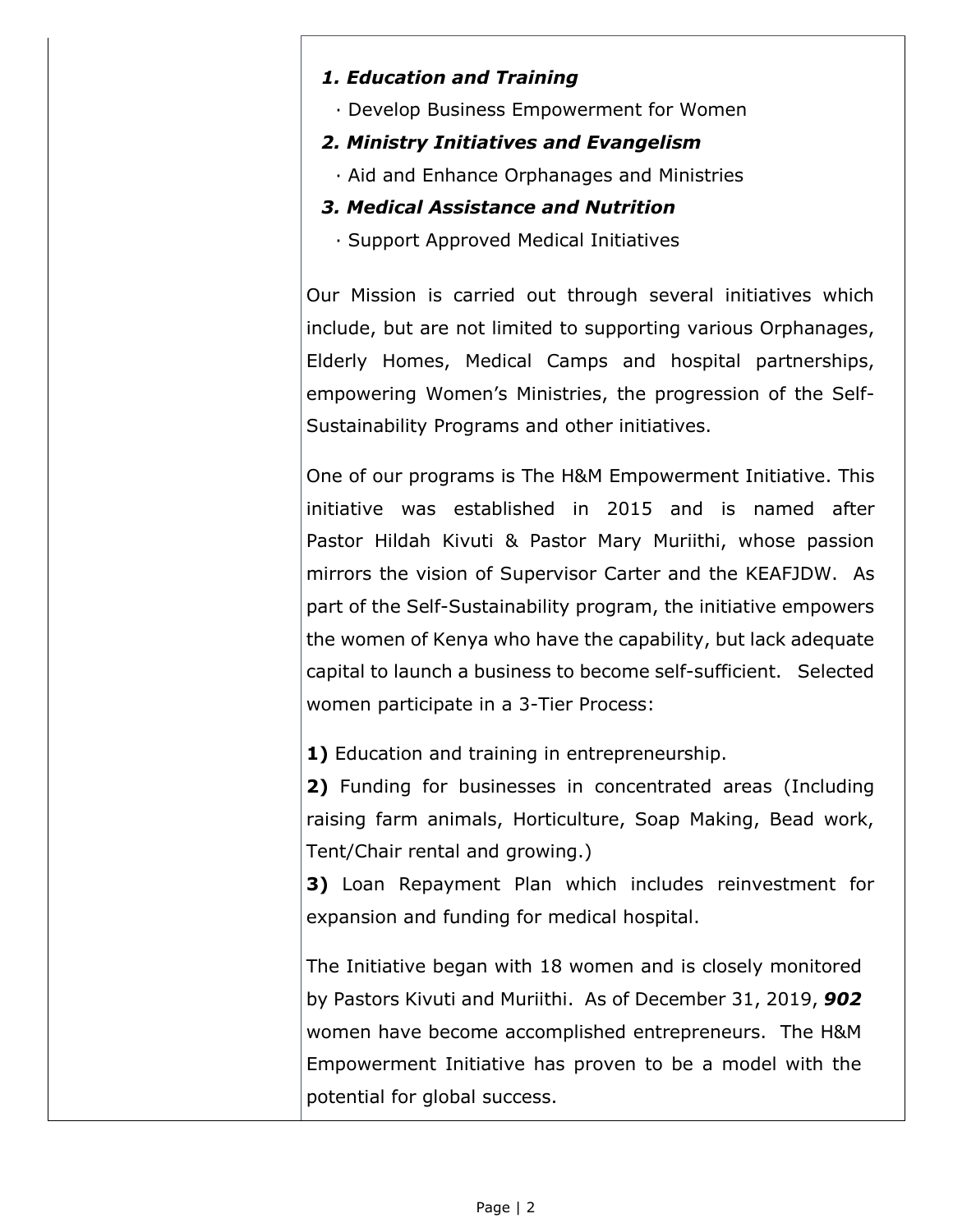# **2019 Accomplishments Kenya East Africa First Department of Women**

We are delighted to report that during the 2019 Ministry Year we accomplished all of our delineated goals, while intently decreeing and edifying our revelation through our historic proficiencies and endeavors. We navigate as a team and are committed, motivated and accountable. In 2019, the Lord afforded the Kenya East Africa First Jurisdiction Department of Women additional opportunities to expand our labor for the excellence in women's ministry. By continuing to evaluate the necessities in diverse areas with the aid of our Kenyan Executive Advisers and visiting Kenya, East Africa, we were able to meet urgent essential needs. Our Accomplishments include the following:

 The Kenya East Africa First Jurisdiction Department of Women continue to provide capital to start women in businesses. As of December, 2019, there are **902 women** participating in the KEAFJ Department of Women "Self-Sustainability" Initiatives with businesses in chicken farming, fish farming, pig farming, horticulture, soap creation, bead work, tent making, construction, food service and chair rentals.

Kenyan Executive Advisors continue to hold quarterly meetings in Kenya with women who participate in the "Self-Sustainability" Initiatives.

This past year the program has graduated an additional (45) women into the "Self-Sustainability" Initiative.

- ❖ Allocated funds for Thanksgiving meals to orphanages.
- $\cdot$  Allocated funds for Christmas meals and gifts to the orphans.
- ❖ Supplied Easter Dinner for Orphans and the Elderly.
- \* Traveled a (15) person delegation from the United States to Kenya in September - October 2019.
- Hosted first Department of Women (2)-Day Ministry Crusade in Ruai, Kenya.
- Hosted a Medical Camp Day. We provided medical assistance to over (900) persons, for which we were notified of miracles, signs and wonders!

Purchased all medicine and medical supplies to support the medical camp.

 $\div$  Hosted food giveaways to over (400) elderly persons and several orphanages, providing over 4,000 pounds of food;

The Department of Women will continue to support feeding programs for the elderly and orphans.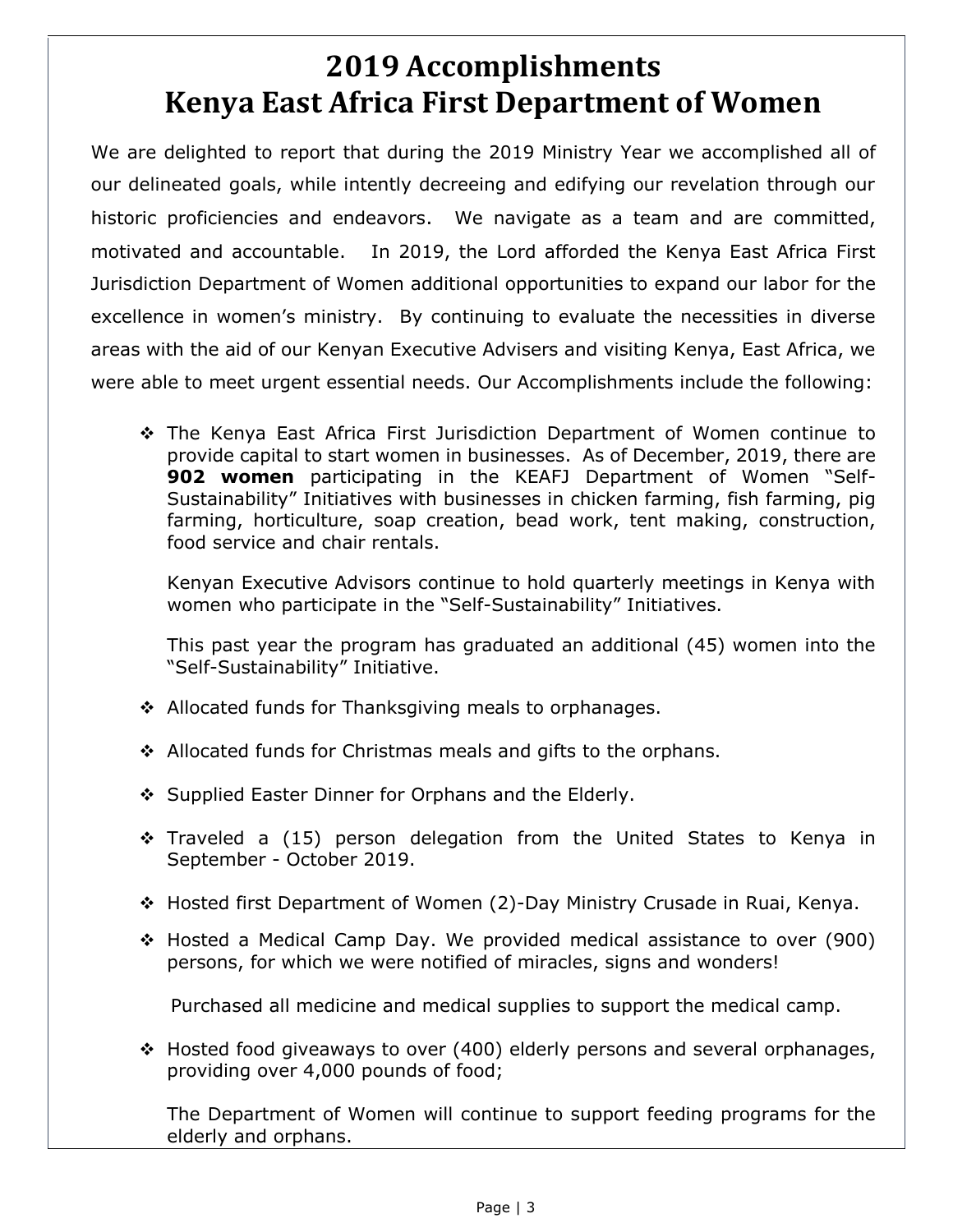- Traveled to Embu, Kenya for land dedication.
- $\div$  Held empowerment training classes for Kenyan business women.
- $\div$  Provided ministerial training tools to missionaries in both English & Swahili.
- $\div$  Continued to provide monthly financial support to the Jurisdiction to assist with orphanage expenses and Jurisdictional Training Programming.
- ❖ Supported an Elderly Home by providing financial assistance and the purchase of (15) new beds and mattresses.
- $\div$  Continue to provide monthly support to aid the partnership with Dr. Florence Kiboi, owner of Maria Hospital in Nairobi, Kenya, and lead facilitator for the Church of God In Christ Medical Clinic in Bondo, Kenya. Acknowledgement of Dr. Kiboi who provides assistance with the acute medical needs of children from Joy Valley & Shadow Mountain Orphanages.
- Purchased an additional (10) state of the art Hospital Beds for Maria Hospital.
- ❖ Supported Medical Assistant Program.
- $\div$  Aided in purchasing land for the construction of a prayer and training facility.
- Sponsored the attendance of two (2) Kenyan Women to the Church of God In Christ Women's International Convention Crusade in Baltimore, MD by purchasing airline tickets and providing funds for their incidental expenses while in the United States.
- Hosted the "**Support for Kenya**" Initiative during the Women's International Convention Crusade in Baltimore, MD. Distributed prayer shawls and personal handmade foundation slips to supporters as a special thank you from the KEAFJ Department of Women.
- Updated the Kenya East Africa First Jurisdiction Department of Women Brochure, showcasing our departmental empowerment initiatives, orphanage enhancement, C.O.G.I.C. Medical Assistance and Clinic logistics, and news updates distributed during the WIC in Baltimore, MD.
- Submitted KEAFJ Female Credential Holder Reports during the National April Call Meeting in Memphis, TN.
- Continual modification and updating of the Jurisdictional Website: [http://cogickenya.org](http://cogickenya.org/)
- Submitted Annual Report to *General Supervisor*, Dr. Barbara McCoo-Lewis.